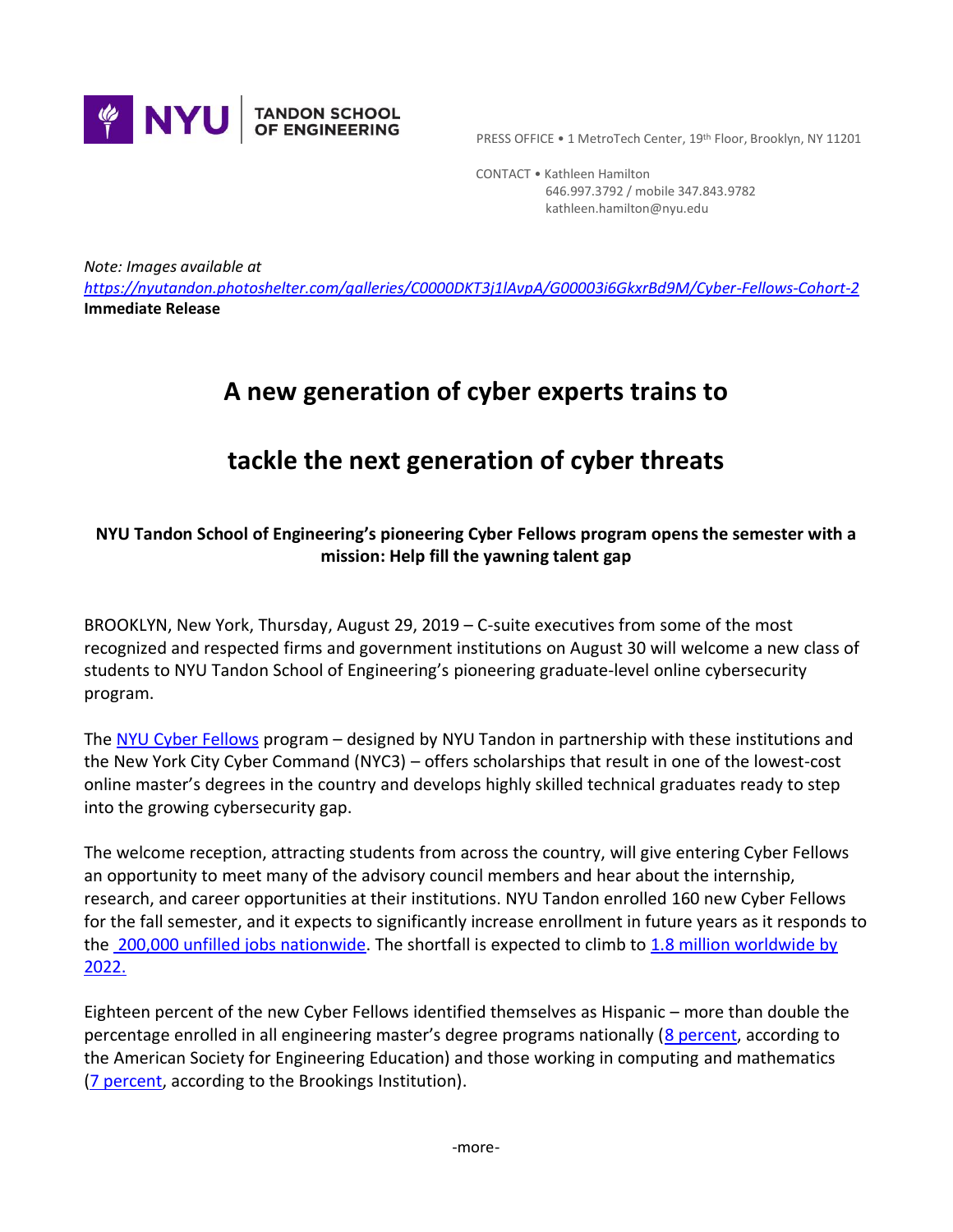This year, [Bridgewater Associates](https://www.bridgewater.com/) will fund scholarships to 10 Cyber Fellows from groups underrepresented in computer science. Cyber Fellows pay no more than \$16,000 for the entire master's degree tuition, and the Bridgewater Scholarships halve that, to no more than \$8,000. This will be the second year that Bridgewater, a global leader in institutional portfolio management and the largest hedge fund in the world, will support the NYU Tandon scholarship program.

"One of the most important elements of the NYU Cyber Fellows program is the collaboration with influential employers to ensure students get the precise cybersecurity education they need," said Professor [Nasir Memon,](http://engineering.nyu.edu/people/nasir-memon) founder of NYU Tandon's cybersecurity program and vice dean for academics and student affairs. "The NYU Cyber Fellows work on real-world problems and get unprecedented access to elite employers."

Ten new C-level security experts have joined the NYU Cyber Fellows Advisory Council, whose members meet regularly with faculty, staff, students, and other industry influencers on workforce development needs and to help shape NYU Tandon cybersecurity programs. The new advisors:

- Federal Reserve System Executive Vice President and Chief Information Security Officer (CISO) Devon Bryan
- Ernst & Young EY Americas Cybersecurity Leader Dave Burg
- TIAA Financial Management CISO Tim Byrd
- Aflac CISO Tim Callahan
- New York City Department of Education CISO Richard Cocchiara
- ConEdison Information Technology Director Mikhail Falkovich
- Royal Bank of Canada's U.S. Information Security Officer Stacey Romanello
- MassMutual CISO Jim Routh
- AIG Chief Technology Officer Investments, Data, and Corporate Functions Salvatore Saieva
- Goldman Sachs Board Director and Senior Advisor (Risk and Cybersecurity) Phil Venables

They join founding members of the advisory council:

- JP Morgan Chase Executive Director, Head of Data Protection Technology Omkar Arasaratnam
- Intel Business Development Manager, Director Security Academic Ecosystem David Bills
- Morgan Stanley Global CISO Gerrard Brady
- New York City CISO and Head of NYC3 Geoff Brown
- US Bank Vice President Cybersecurity Workforce Development Executive Murray Kenyon
- Booz Allen Hamilton Senior Vice President Anil Markose
- T. Rowe Price CISO Tom Quinn
- Jefferies Managing Director, CISO, and Chief Technology Officer Ramin Safai
- Bank of America Vice President, Workforce Strategy Rick Scot
- Sumitomo Mitsui Banking Corporation CISO Kylie Watson

Among the unique features of the NYU Cyber Fellows program are access to NYC3's Cyber Range – a virtual training network designed to prepare students to respond to real-life threats in real time – and a free five-year subscription to audit the newest versions of the online courses that graduates took as NYU Cyber Fellows — important because coursework typically updates every semester, as new threats emerge. The program is structured as a part-time curriculum to accommodate working professionals.